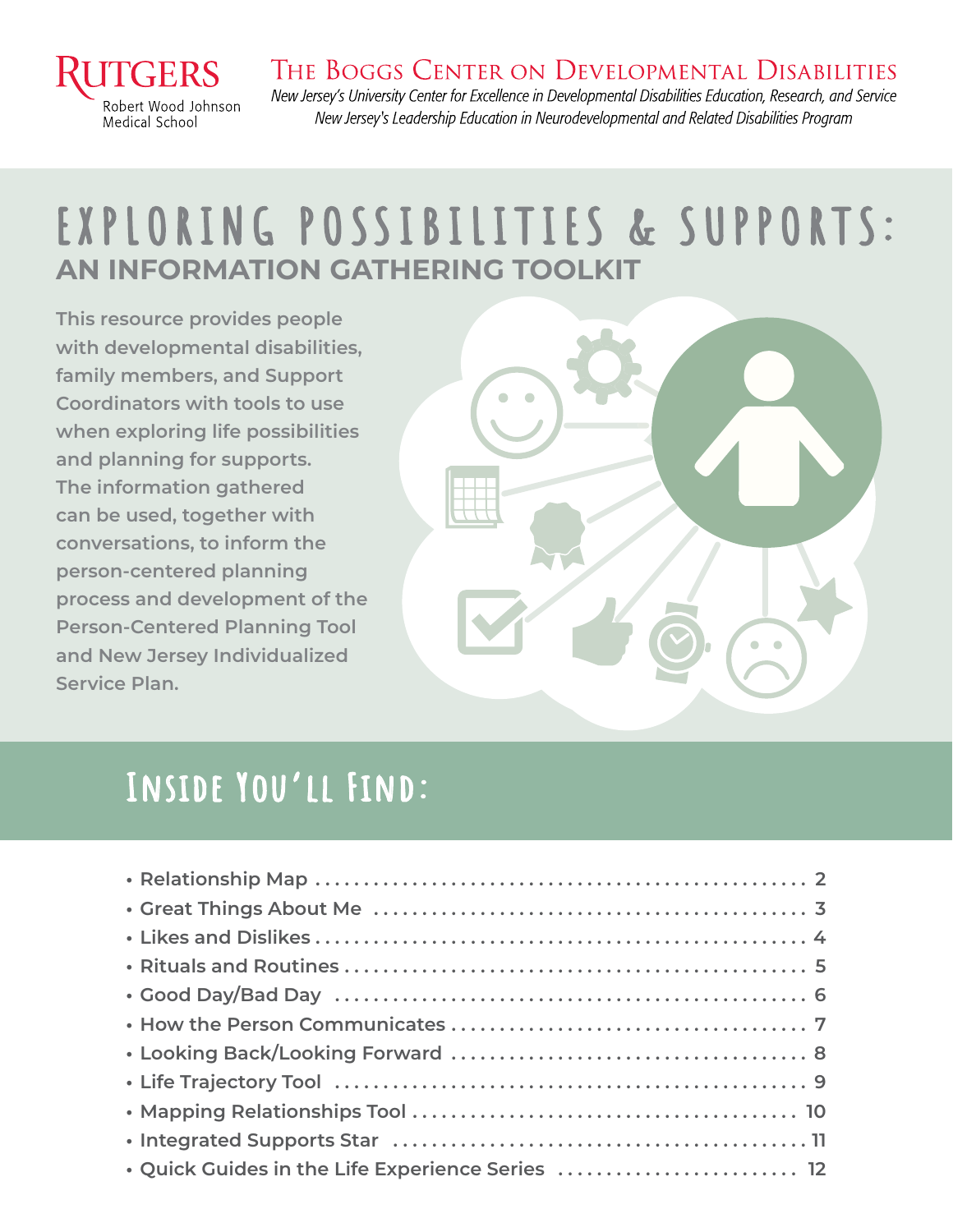#### **RELATIONSHIP MAP**

**Family**



#### **Friends and Non-paid Relationships**

Based on concepts, principles, and materials by The Learning Community for Person Centered Practices: http://tlcpcp.com

**Supporters at work, school, or other service setting**

Supporters at work, school, or other service setting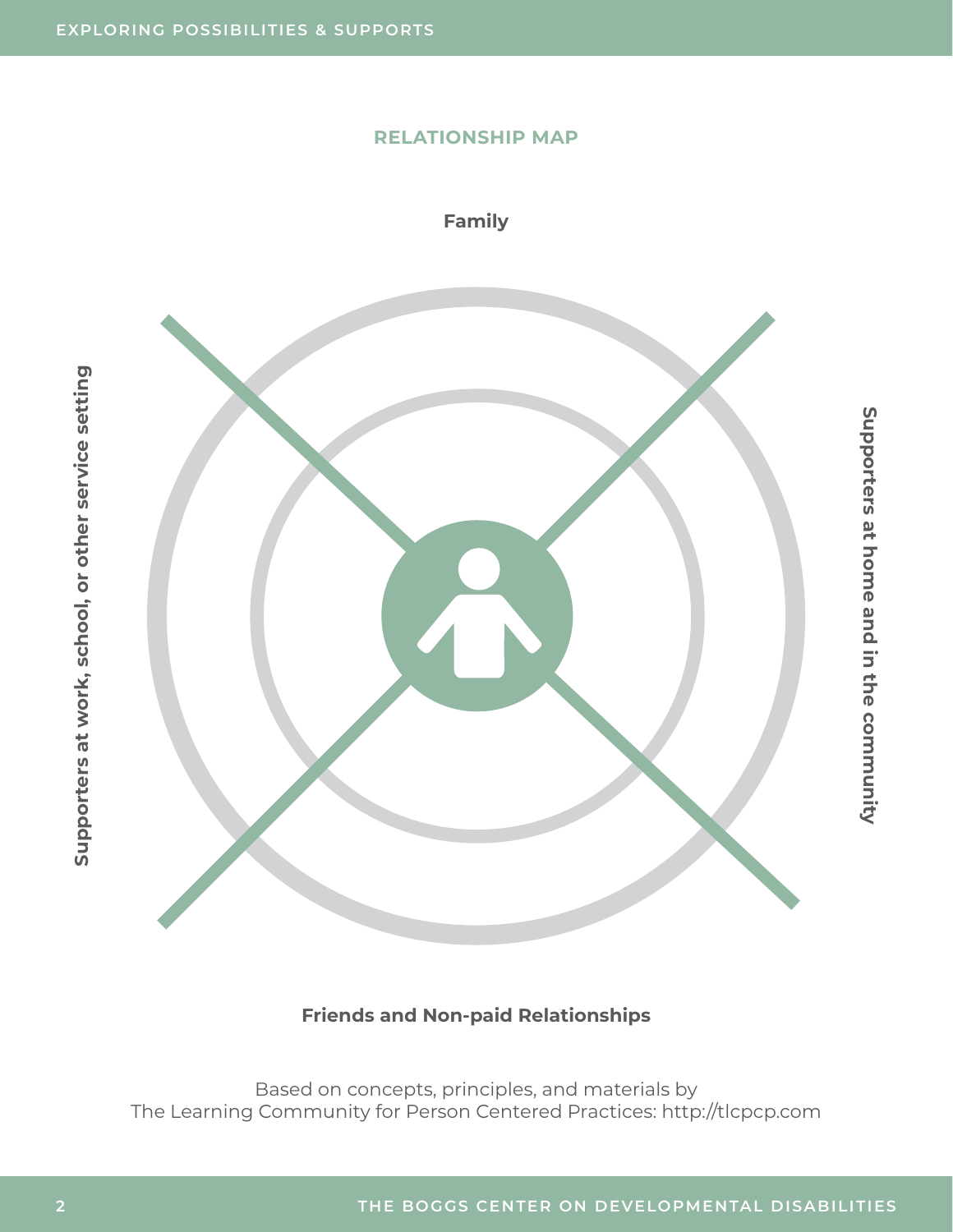#### **GREAT THINGS ABOUT ME**

*What are some things the person likes or admires about themself? What are things others say they like and admire about him/her? What are some of the person's proudest moments?*

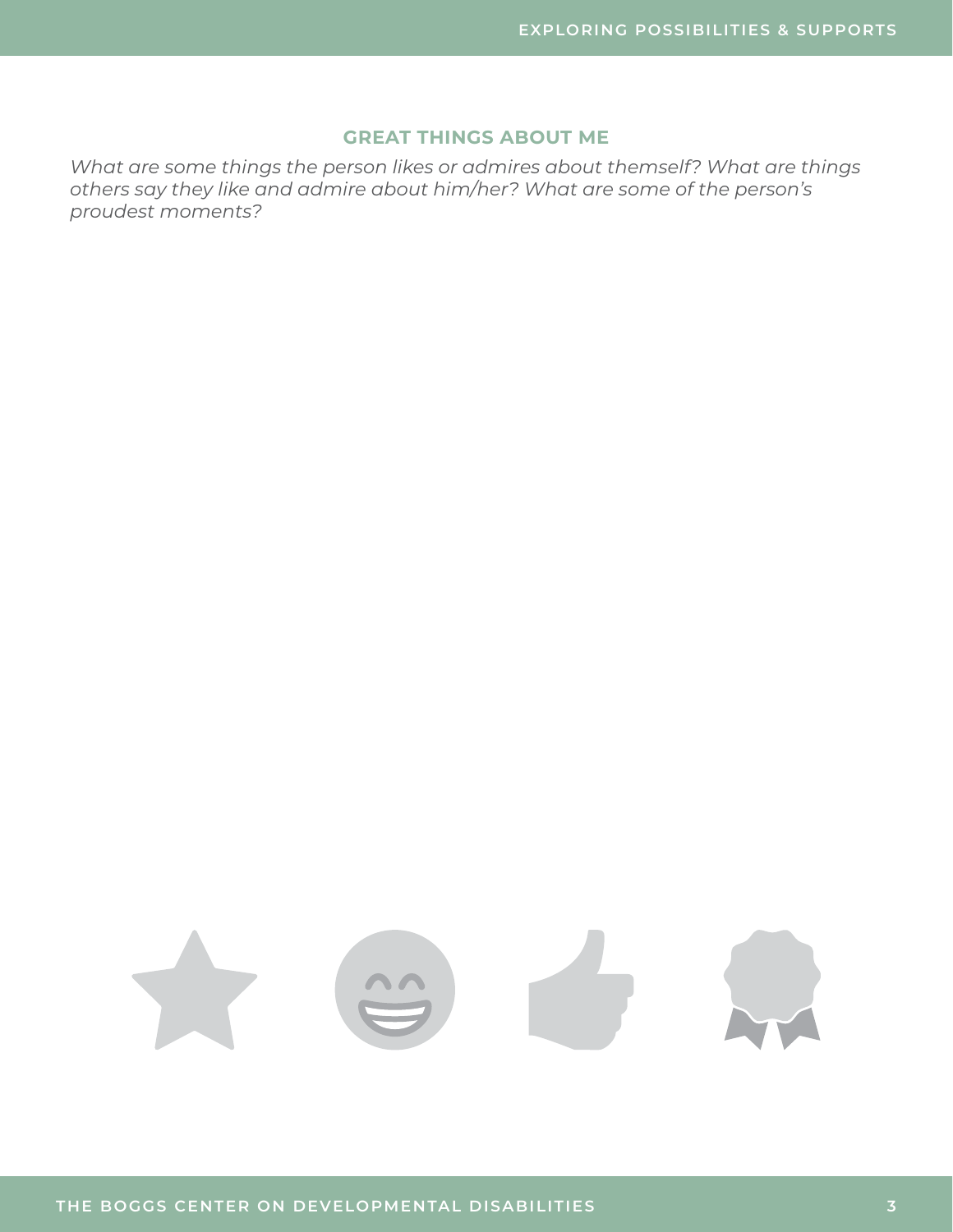#### **LIKES**

*What things does the person like to do? What places does the person like to go?*

#### **DISLIKES**

*What things does the person not enjoy doing? Are there places the person prefers to avoid?*

Based on concepts, principles, and materials by

The Learning Community for Person Centered Practices: http://tlcpcp.com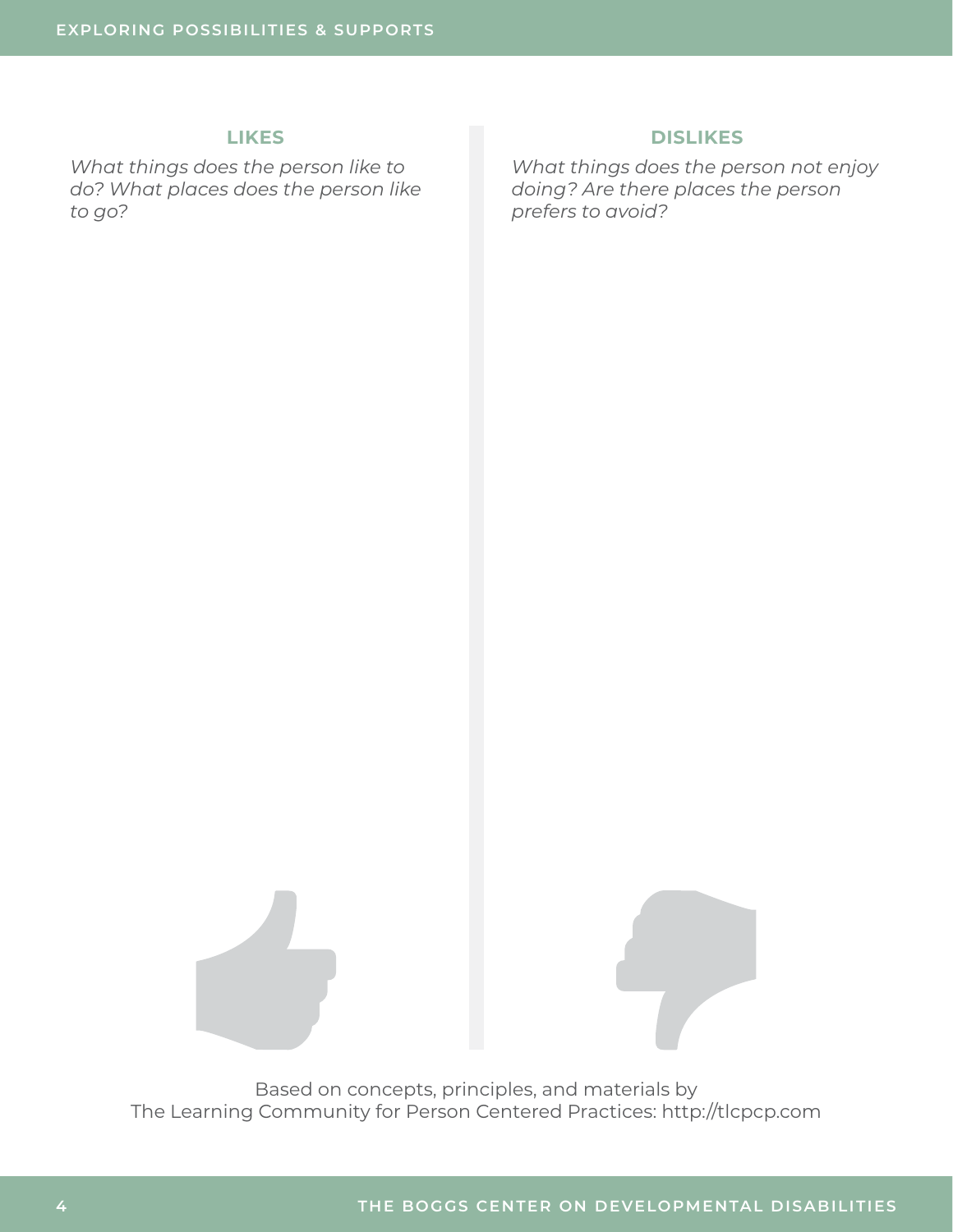#### **RITUALS AND ROUTINES**

*Does the person have any specific things that need to happen to feel happy, calm and comfortable? Think about the rhythms, patterns, and routines that make things work best for him/her. Consider rituals and routines in the morning, evening, around transitions between places or activities, celebrations, and religious/cultural practices.*

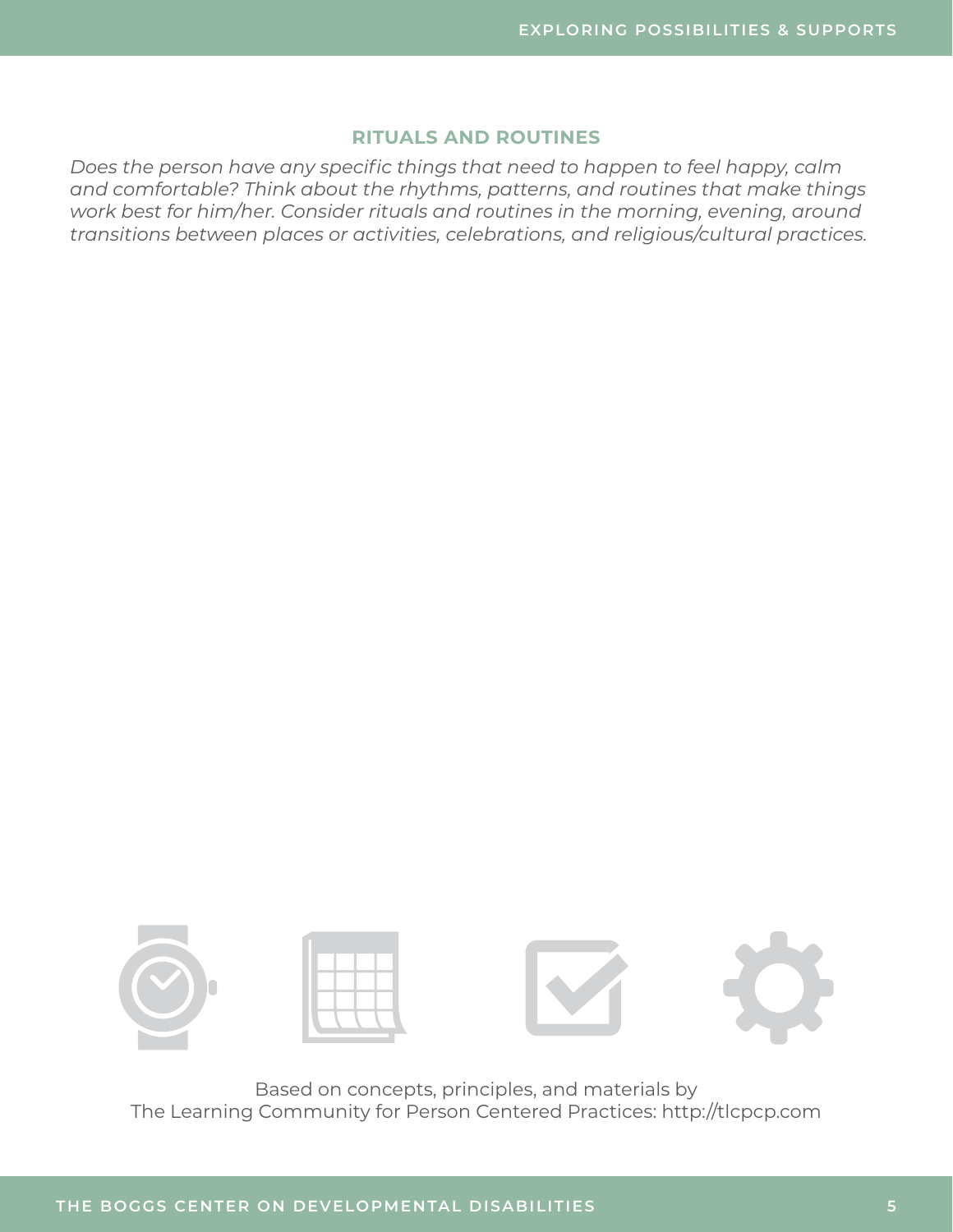#### **GOOD DAY**

*What would make for a perfect day? What happens when everything goes right? Where is he/she? Who is there? What is he/she doing? What things happen that really help the person have a wonderful day?*

#### **BAD DAY**

*What would make for the worst day possible? What happens when everything goes wrong? Where is he/ she? Who is there? What is he/she doing? What things really bug the person?*



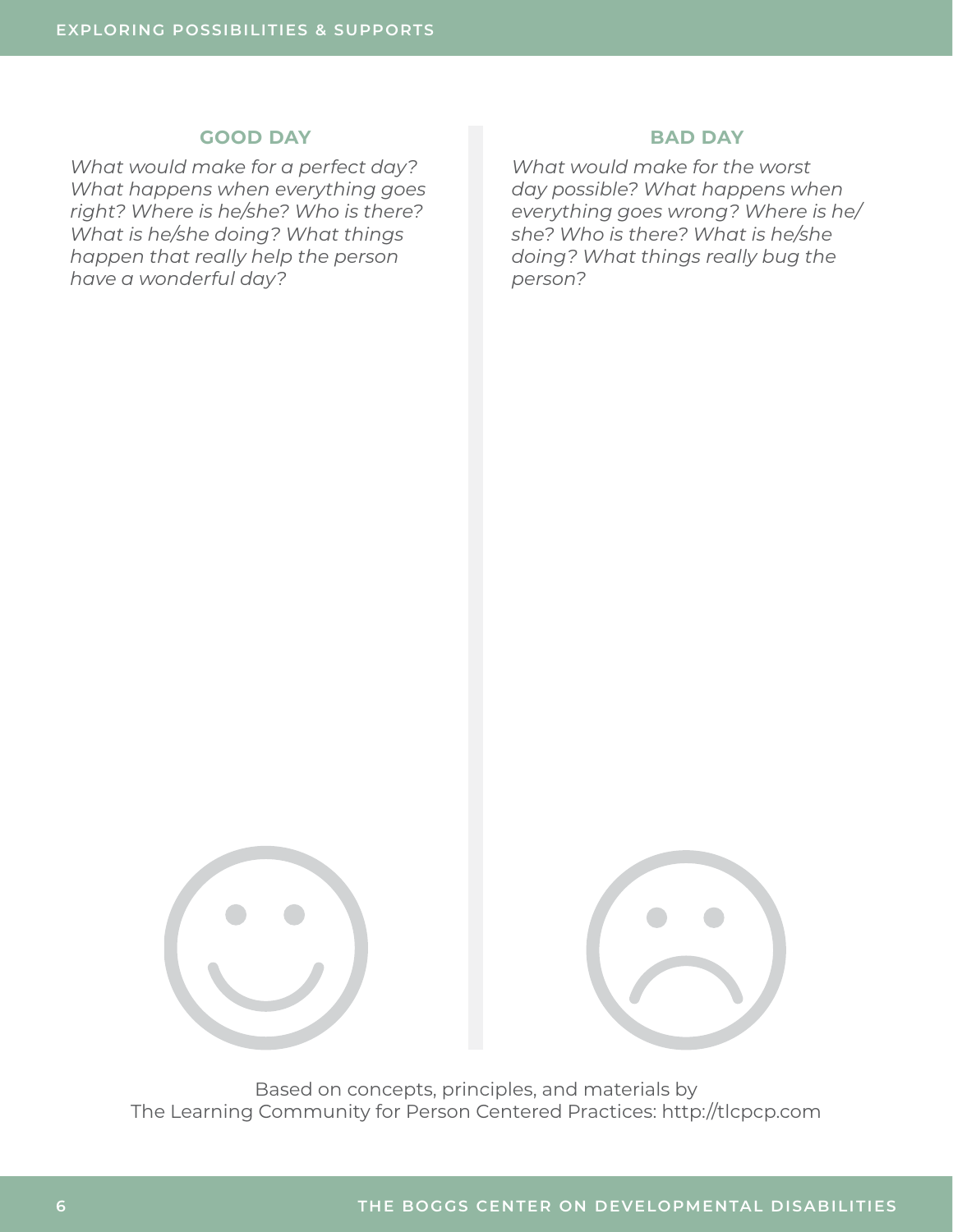#### **HOW THE PERSON COMMUNICATES**

*All people communicate feelings without using words. Please share how the person communicates feelings in various situations and offer advice on how others can best support them at those times.*

#### **What is happening?**

*What is happening around the person?* **What does the person do?**

*What does the person do (expressions, behavior)?*

#### **What do we think it means?**

*What is the person trying to communicate?*

#### **What should we do?**

*How do we support the person to feel better?*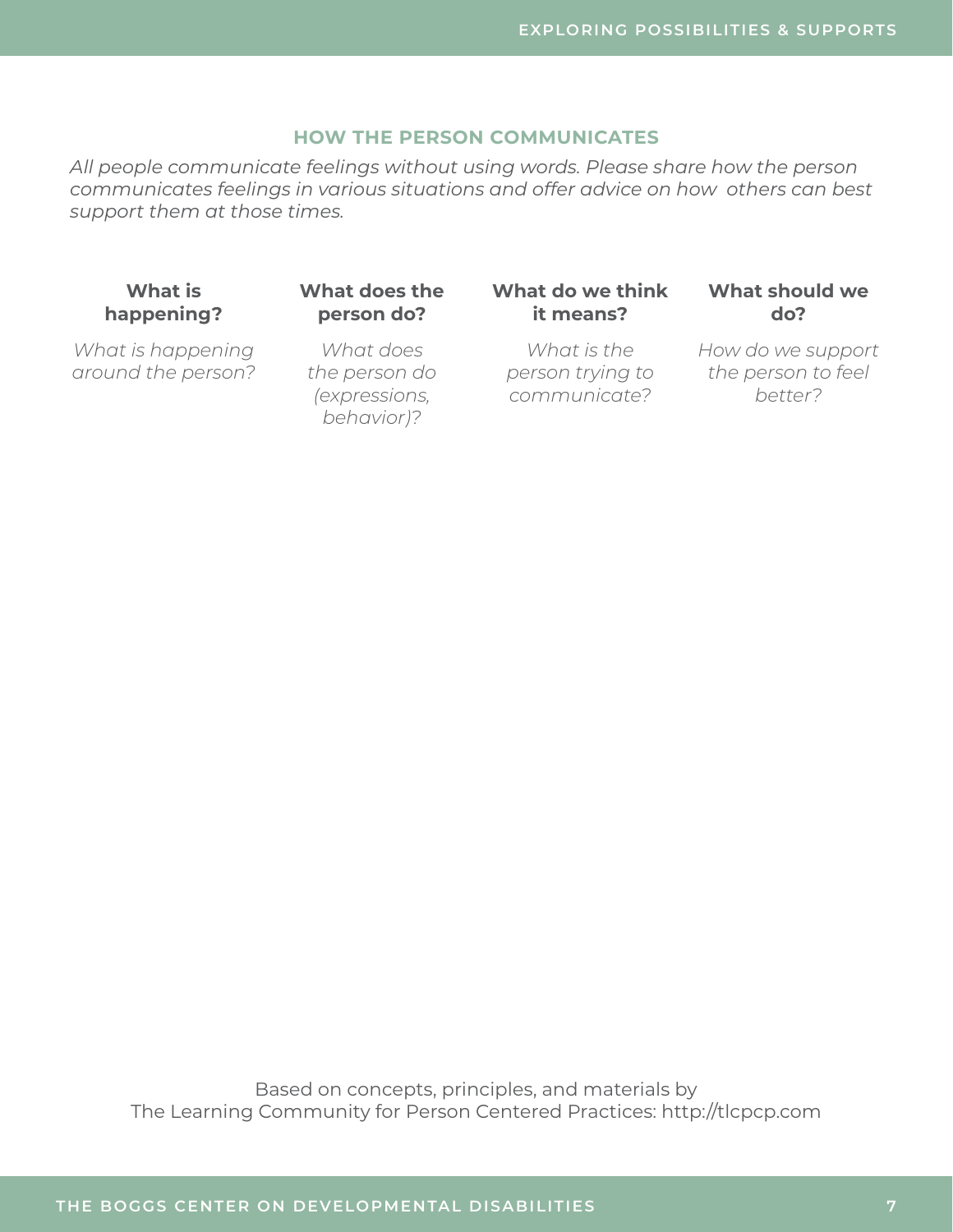#### **LOOKING BACK**

#### **My Story**

*What are the pivotal experiences in the person's life that have helped define who they are as a person? These can be happy, sad or otherwise impactful events that helped shape what is most important to the person.*

#### **LOOKING FORWARD**

#### **My Vision for the Future**

*What does the best possible future look like? If no barriers existed, what job or activity would the person want to have during the day? Where would he/she live? Who would he/she live with or be near? What groups and activities would he/she be involved with in the community? What relationships would he/she have?*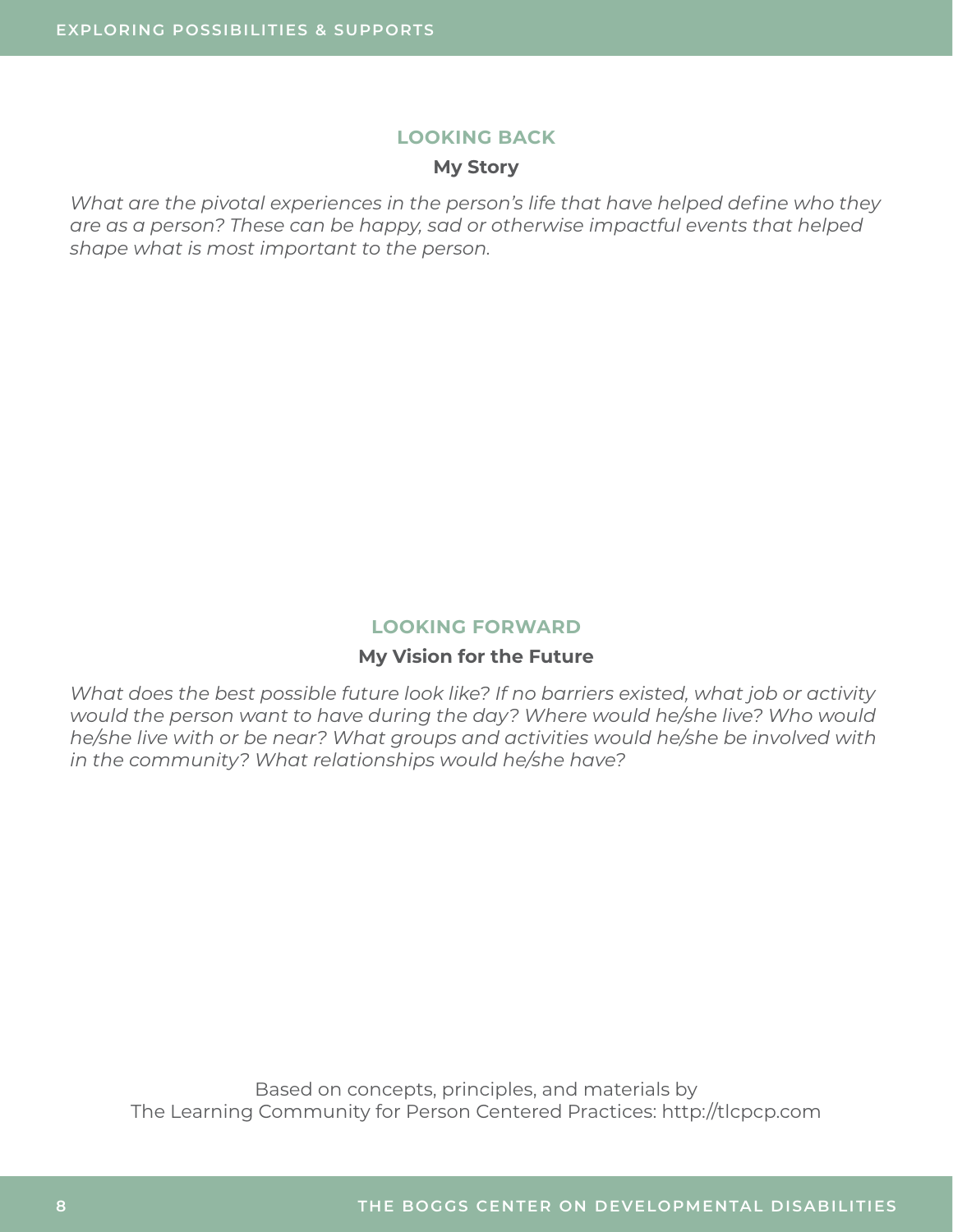#### **LIFE TRAJECTORY TOOL**

Use the Life Trajectory Tool to explore the things that are going well and identify what might be preventing someone from achieving the vision for a good life.

Here's how:

- **•** Record experiences that could help the person move closer toward goals in the space above the arrow.
- **•** Record experiences that might be preventing the person from reaching their goals in the space below the arrow.
- **•** Use the boxes on the right side of the worksheet to record the visions for what the person wants and doesn't want for their life.



Developed by the Charting the LifeCourse Nexus, UMKC Institute for Human Development

A full-size version of this tool, tip sheet with further guidance, and video tutorial are available on the Charting the LifeCourse Nexus website: <https://www.lifecoursetools.com/lifecourse-library/foundational-tools/person-centered/>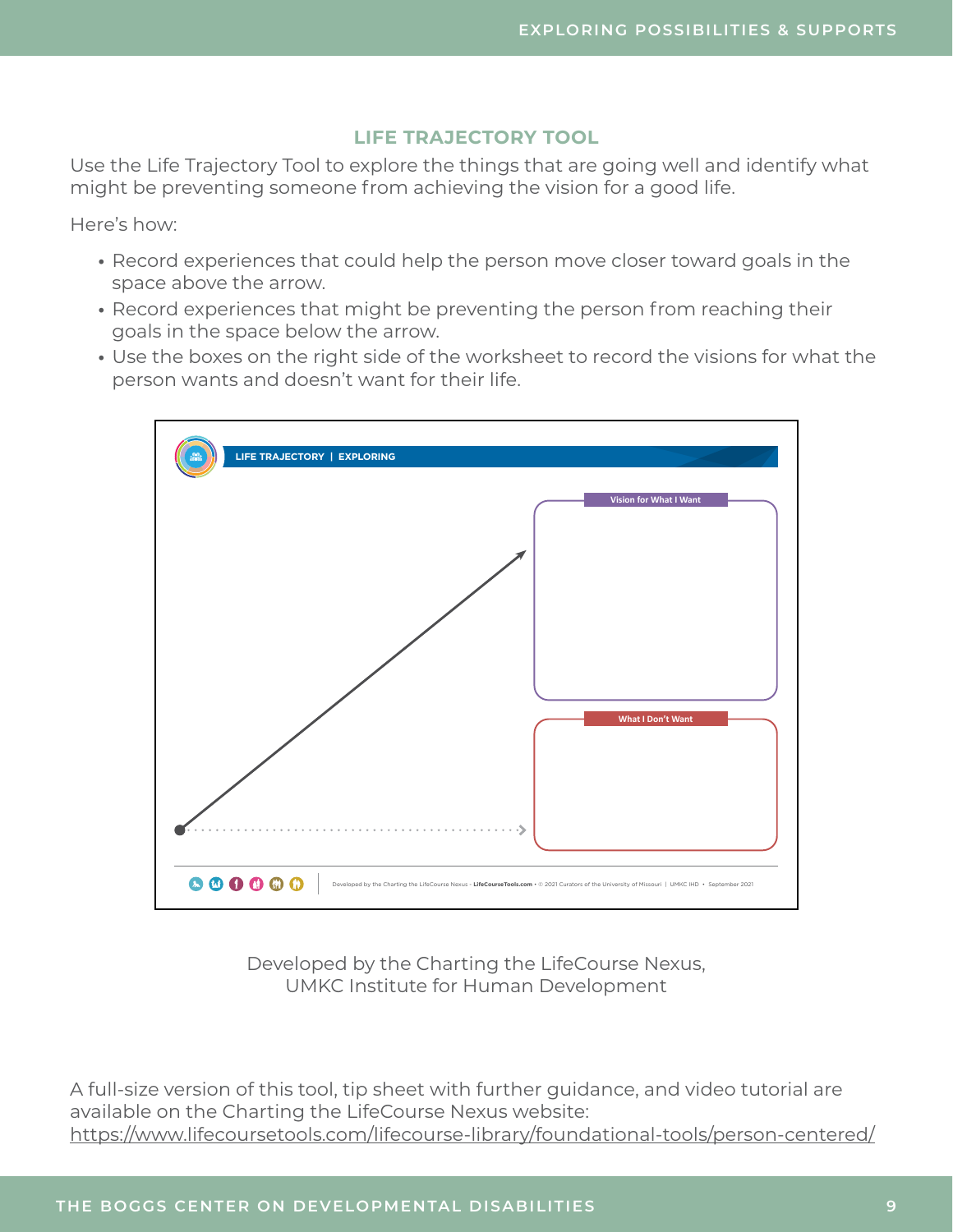#### **MAPPING RELATIONSHIPS TOOL**

Use the Mapping Relationships Tool to help identify the important people in someone's life, the ways they provide support, and who may be able to fill those roles in the future when others are no longer able.

Here's how:

- **•** Explore who the person enjoys spending time with, makes them feel loved, and knows them best in the **Caring About** section.
- **•** Identify those who help meet the person's needs in the **Caring For** section.
- **•** Use the columns to record those who currently serve in a role, who may do so in the future, and any next steps for maintaining or building new relationships.

| <b>CARING ABOUT</b>                                                     | Who serves in this role now? | <b>Looking Ahead</b> | <b>Next Steps</b> |
|-------------------------------------------------------------------------|------------------------------|----------------------|-------------------|
| <b>Shares Love, Affection</b><br>and Trust                              |                              |                      |                   |
| <b>Spends Time and Creates</b><br><b>Memories Together</b>              |                              |                      |                   |
| <b>Knows about Personal</b><br>Interest, Traditions,<br><b>Cultures</b> |                              |                      |                   |
|                                                                         |                              |                      |                   |
| ☎<br><b>CARING FOR</b>                                                  | Who serves in this role now? | <b>Looking Ahead</b> | <b>Next Steps</b> |
| <b>Supports Day-to-Day</b><br><b>Needs</b>                              |                              |                      |                   |
| <b>Ensures Material and</b><br><b>Financial Needs are Met</b>           |                              |                      |                   |
|                                                                         |                              |                      |                   |
| <b>Connects to Meaningful</b><br><b>Relationships and Roles</b>         |                              |                      |                   |

Developed by the Charting the LifeCourse Nexus, UMKC Institute for Human Development

A full-size version of this tool and tip sheet with further guidance are available on the Charting the LifeCourse Nexus website: <https://www.lifecoursetools.com/lifecourse-library/foundational-tools/person-centered/>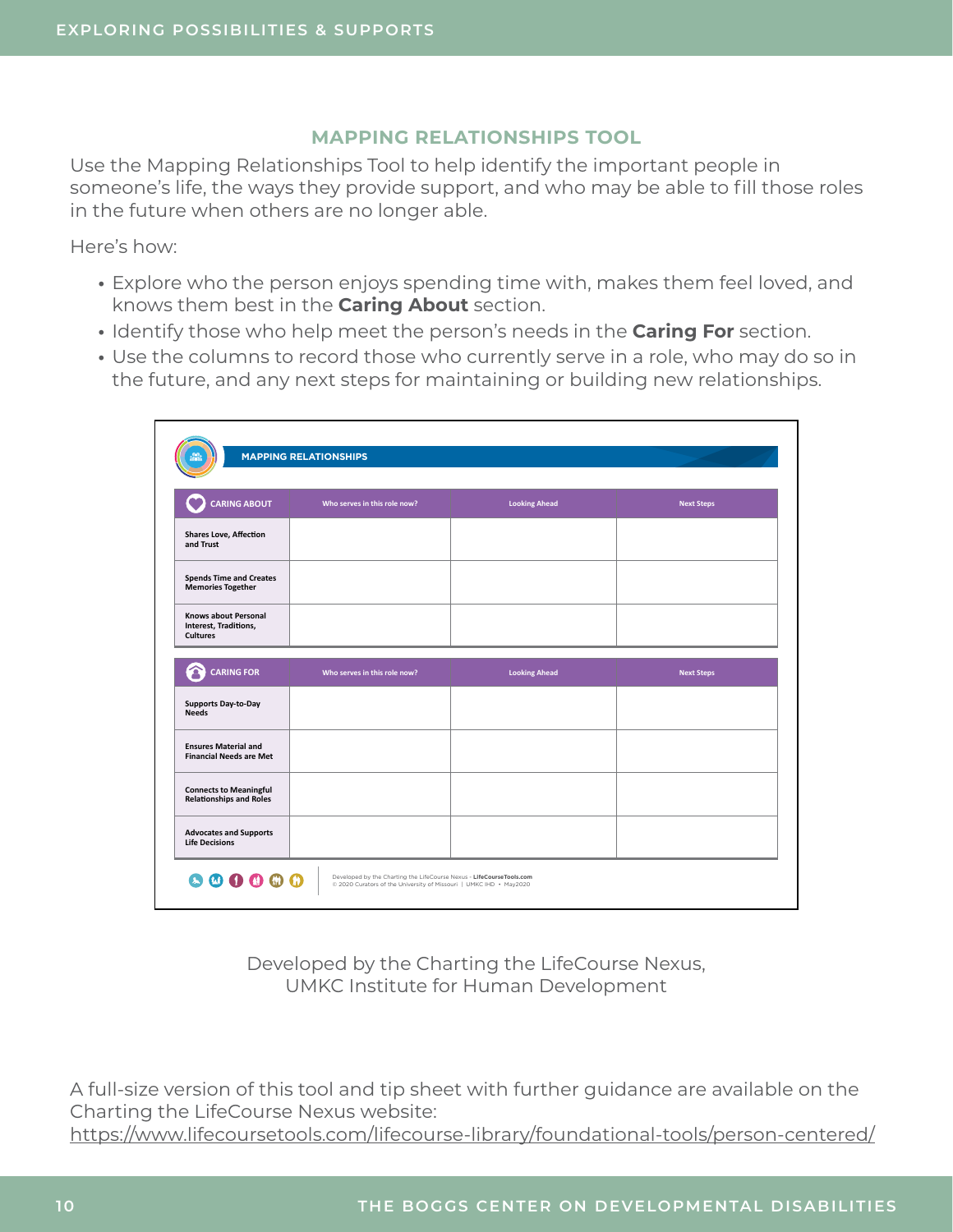#### **INTEGRATED SUPPORTS STAR**

Use the Integrated Supports Star to help someone map out current services and supports, problem solve around a specific need, or plan for next steps.

Here's how:

- **•** Decide on the purpose for using the Star.
- **•** Record the person's name in the center if you are mapping supports or the issue or goal if problem-solving.
- **•** Record ideas or resources in each section of the star to capture how needs are or can be met using a variety of supports.



Developed by the Charting the LifeCourse Nexus, UMKC Institute for Human Development

A full-size version of this tool, tip sheet with further guidance, and video tutorials are available on the Charting the LifeCourse Nexus website: <https://www.lifecoursetools.com/lifecourse-library/integrated-supports-star/>